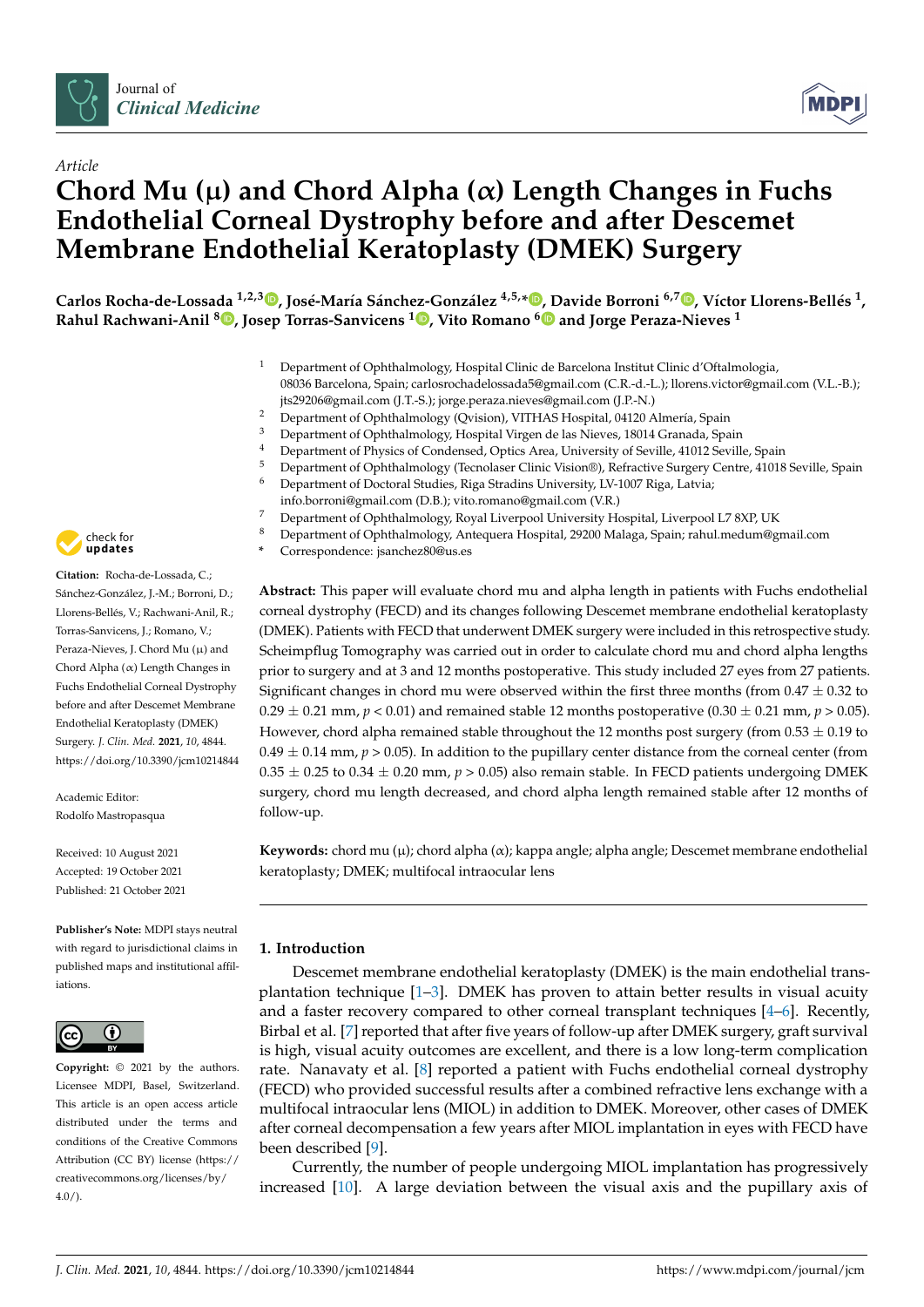the MIOL can lead to higher-order aberrations postoperatively, resulting in decreased visual quality [\[10\]](#page-7-7). Therefore, some authors propose including the measurement of chord mu and chord alpha in preoperative examinations in patients scheduled for MIOL implantation  $[10-12]$  $[10-12]$ . Chord mu is defined as the distance from the pupil center (line of sight) to the light reflex (topographer axis) [\[13\]](#page-7-9), and it has been described that it is possible to measure it accurately with a Pentacam Comprehensive Eye Scanner (Oculus Optikgeraete GmbH; Wetzlar, Germany) [\[13\]](#page-7-9). Values above 0.4–0.6 mm have been associated with the presence of halos or glare with diffractive MIOLs [\[14](#page-7-10)[,15\]](#page-7-11). Chord alpha was defined as the distance between the corneal center and the corneal vertex. Fu et al. [\[10\]](#page-7-7) and Piracha [\[11\]](#page-7-12) found that if the distance of the chord alpha is larger than 0.5 mm, the eye will not be suitable for MIOL implantation. Recently, Fernández et al. [\[16\]](#page-7-13) have studied how biometric factors could be linked to visual performance in high addition MIOL and found that chord mu was significantly reduced after cataract surgery. Similar results were reported by Wang et al. [\[17\]](#page-7-14).

The aim of this study was to describe chord mu and chord alpha in patients affected by FECD and, moreover, describe longitudinal changes in these parameters during the first year after DMEK surgery.

### **2. Materials and Methods**

In this retrospective study, all DMEK surgeries performed at the Hospital Clinic of Barcelona in patients suffering from FECD between March 2017 and March 2019 by the same surgeon with at least 12 months of follow-up were included. All patients were pseudophakic. Data prior to surgery, and at 1, 3, and 12 months postoperative were collected. Patients with previous corneal surgery, iris defects different from YAG-iridotomy, and intra/postoperative complications were excluded. The retrospective data collection followed the tenets of the Declaration of Helsinki and was approved by the local Institutional Review Board.

DMEK graft was prestripped at the Barcelona Eye Bank and sent to our hospital in organic culture medium (CorneaMax; Eurobio, Les Ulis, France). All DMEK procedures were performed by the same surgeon (JPN) under local anesthetic following the Melles technique [\[18\]](#page-7-15). Chord mu was defined as the distance in millimeters (mm) from the pupil center (line of sight) to the light reflex (topographer axis). Chord alpha was defined as the distance in mm between corneal center and corneal vertex. The distance in mm between corneal center and pupil center distance (APD) was also measured to better assess pupil center stability (Figure [1B](#page-2-0)). Both measurements were extracted from the iris map of the Scheimpflug camera (Pentacam HR; Oculus, Wetzlar, Germany) (Figure [1A](#page-2-0)). Moreover, central corneal thickness (CCT), corneal center thickness (CAT), and thinnest point (THP) were measured with a Scheimpflug camera (Pentacam HR; Oculus, Wetzlar, Germany). All the examinations were performed under scotopic light conditions by the same operator (CRL). All data were accepted as high quality by the Pentacam quality control system. Corrected distance visual acuity (CDVA) was measured with a 20 feet Snellen chart in photopic conditions in each revision. Chord mu (including X and Y coordinates and their meridian in degrees) were extracted from topometric/keratoconus staging Pentacam map. Coordinate origin (0,0) measurements were black cross center (+).

APD and chord alpha measurements were extracted from the iris map of the Pentacam (Figure [1\)](#page-2-0). To measure chord alpha, we pointed in the center of the square  $(\square)$  which corresponded to the center of the cornea, and we joined it to the center of the white circle  $(\bigcirc)$  which corresponded to the corneal vertex. The distance in mm between both points was defined as the length of chord alpha. To measure APD, we joined the corneal center  $(\square)$  to the center of the black cross (+) which corresponded to the center of the pupil. The distance in mm between both points was defined as APD. All measurements were performed under the same scotopic room illumination.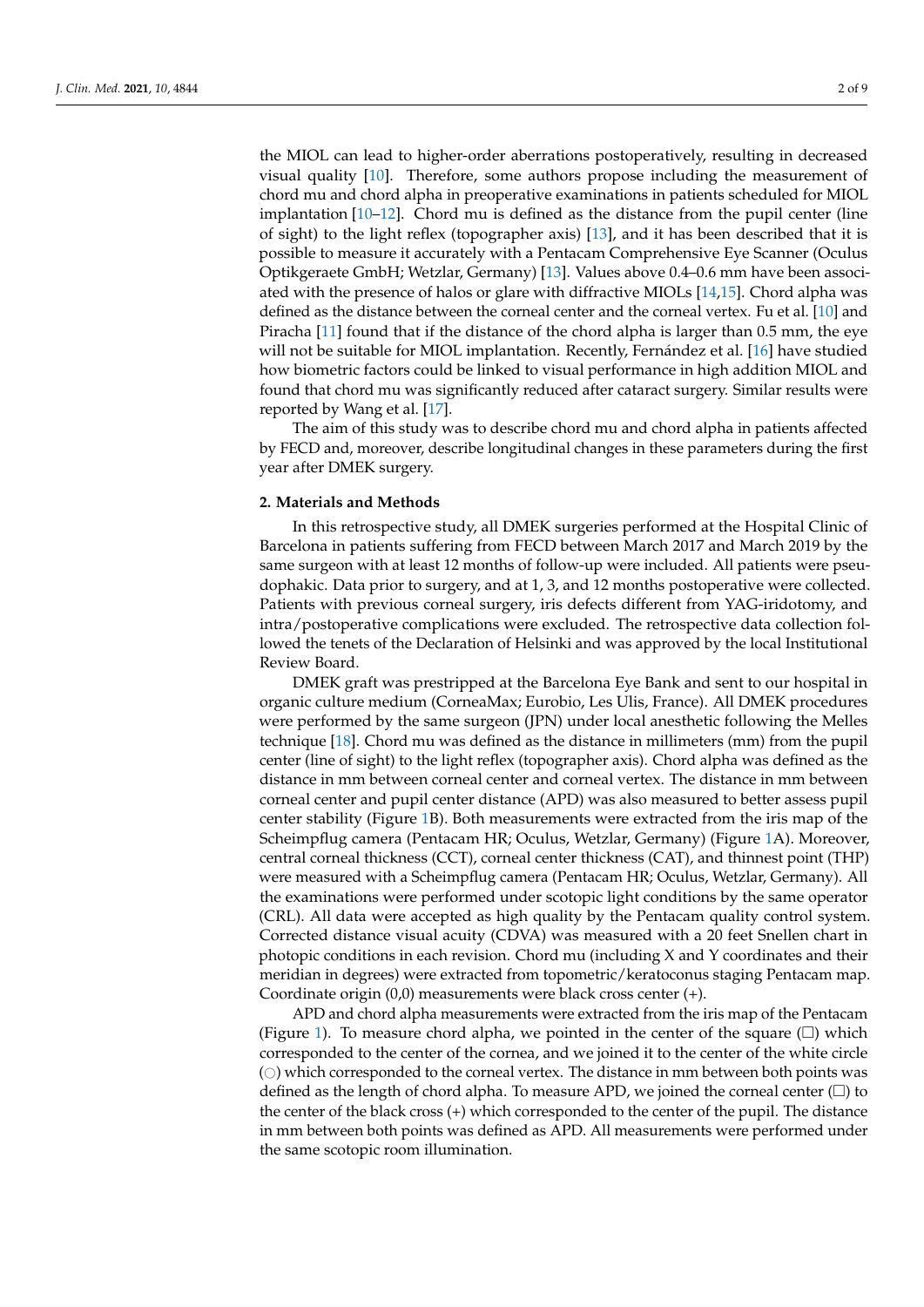<span id="page-2-0"></span>

**Figure 1. A**—real left eye iris map from Scheimpflug Tomography (Pentacam HR; Oculus, Wetzlar, **Figure 1.** (**A**)—real left eye iris map from Scheimpflug Tomography (Pentacam HR; Oculus, Wetzlar, Germany). To measure chord alpha ( $\alpha$ ) length, we pointed to the center of the square ( $\square$ ) which corresponded to the center of the cornea, and we joined it to the center of the white circle ( $\odot$ ) which corresponded to the corneal vertex. The distance in millimeters (mm.) between both points was deforesponded to the corneal vertex. The distance in millimeters (mm.) between both points was  $\overline{C}$ defined as chord alpha ( $\alpha$ ) length. To measure APD, we joined the corneal center ( $\Box$ ) to the center of the black cross (+) which corresponded to the center of the pupil. The distance in millimeters (mm.) between both points was defined as APD. (**B**)—simulated iris map from Scheimpflug Tomography (Pentacam HR; Oculus, Wetzlar, Germany). The white circle ( $\odot$ ) corresponds to the corneal vertex. The black cross  $(+)$  corresponds to the center of the pupil and the square  $(\Box)$  corresponds to the center of the cornea. APD: Corneal center to pupil center.

#### *Statistical Analysis*

Data were analyzed with SPSS statistics software (version 26.0 for Windows; SPSS Data were analyzed with SPSS statistics software (version 26.0 for Windows; SPSS Inc., Chicago, IL, USA). Descriptive analysis was carried out with values expressed as mean  $\pm$  standard deviation and range. Normality distribution was assessed with Shapiro– Wilk test. Longitudinal differences in mean values were assessed with Student's *t*-test or Wilcoxon test. False Discovery Rate (FDR) was analyzed with the Benjamini–Hochberg test.<br>The 2005 of the Benjamini–Hochberg test. For all tests, the level of significance was established at 95% ( $p < 0.05$ ). Accepting an alpha risk of 0.05 and beta risk of 0.2 in a two-sided test, 25 subjects were necessary to recognize a difference greater than or equal to  $0.05$  as statistically significant. The standard deviation was assumed to be 0.15. A drop-out rate of 10% was anticipated.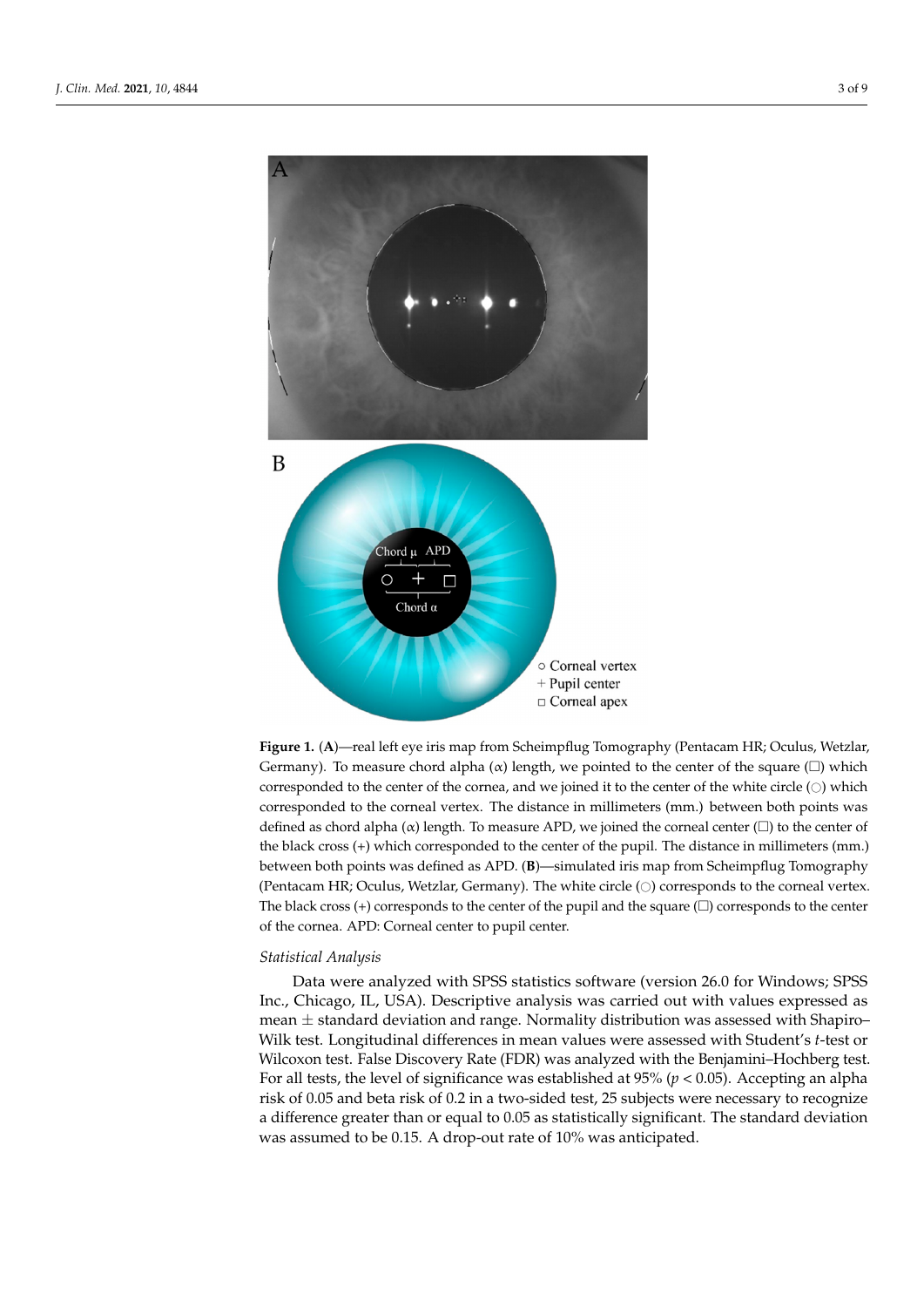Twenty-seven eyes from twenty-seven Caucasian patients were included in this study. The mean age was  $75.4 \pm 12.1$  years old (from 52 to 91 years). Eighteen females and nine males were included. Nineteen were right eyes and eight were left eyes. The button size was  $8.29 \pm 0.25$  (8.00 to 8.50). Table [1](#page-3-0) summarizes all the study outcomes at baseline and at 12 months of follow-up. No significant differences were observed in chord mu length in 12 months of follow-up, that varied from  $0.47 \pm 0.32$  mm (X:  $-0.14 \pm 0.37$  and Y:  $-0.16 \pm 0.40$  in 198.24  $\pm$  93.98 meridian degrees) to  $0.30 \pm 0.21$  mm (X:  $-0.03 \pm 0.24$  (SD) and Y: −0.05 ± 0.33 (SD) in 200.11 ± 96.96 meridian degrees, *p* = 0.75).

<span id="page-3-0"></span>

| Variable                              | Preoperative and<br>$p$ Value                       | <b>One Month</b>                                    | <b>Three Months</b>                                 | <b>Twelve Months</b>                                |
|---------------------------------------|-----------------------------------------------------|-----------------------------------------------------|-----------------------------------------------------|-----------------------------------------------------|
| Chord length mu<br>Coordinate $(X)$ * | $-0.14 \pm 0.37$<br>$(-0.98 \text{ to } +0.44)$     | $-0.09 \pm 0.25$<br>$(-0.79 \text{ to } +0.39)$     | $-0.11 \pm 0.25$<br>$(-0.65 \text{ to } +0.37)$     | $-0.03 \pm 0.24$<br>$(-0.48 \text{ to } +0.50)$     |
| Chord length mu<br>Coordinate (Y) *   | $-0.16 \pm 0.40$<br>$(-1.36 \text{ to } +0.41)$     | $-0.04 \pm 0.24$<br>$(-0.53 \text{ to } +0.59)$     | $0.01 \pm 0.36$<br>$(-0.89 \text{ to } +0.72)$      | $-0.05 \pm 0.33$<br>$(-0.87 \text{ to } +0.73)$     |
| Chord length mu<br>Meridian $(°)$ *   | $198.24 \pm 93.82$<br>$(8.50 \text{ to } 356.00)$   | $174.29 \pm 88.62$<br>$(1.90 \text{ to } 295.10)$   | $175.86 \pm 81.39$<br>$(35.40 \text{ to } 313.80)$  | $200.11 \pm 96.96$<br>$(36.90 \text{ to } 326.00)$  |
| Chord length mu<br>Distance (mm)      | $0.47 \pm 0.32$<br>$(0.04 \text{ to } 1.36)$        | $0.29 \pm 0.21$<br>$(0.05 \text{ to } 0.95)$        | $0.37 \pm 0.25$<br>$(0.07 \text{ to } 1.10)$        | $0.30 \pm 0.21$<br>$(0.03 \text{ to } 0.99)$        |
|                                       | $p$ (Pre vs.)                                       | $< 0.01$ *                                          | 0.10                                                | 0.06                                                |
|                                       | $p(1$ month vs.)                                    |                                                     | 0.09                                                | 0.17                                                |
|                                       | $p$ (3 months vs.)                                  |                                                     |                                                     | ${<}0.05*$                                          |
| Chord length alpha<br>Distance (mm)   | $0.53 \pm 0.19$<br>$(0.29 \text{ to } 0.96)$        | $0.51 \pm 0.17$<br>$(0.30 \text{ to } 0.96)$        | $0.50 \pm 0.19$<br>$(0.21 \text{ to } 1.05)$        | $0.49 \pm 0.14$<br>$(0.29 \text{ to } 0.79)$        |
|                                       | $p$ (Pre vs.)                                       | 0.60                                                | 0.71                                                | 0.05                                                |
|                                       | $p(1$ month vs.)                                    |                                                     | 0.69                                                | 0.55                                                |
|                                       | $p(3$ months vs.)                                   |                                                     |                                                     | 0.94                                                |
| <b>APD</b><br>Distance (mm)           | $0.35 \pm 0.24$<br>$(0.13 \text{ to } 1.07)$        | $0.33 \pm 0.16$<br>$(0.12 \text{ to } 0.77)$        | $0.31 \pm 0.14$<br>$(0.12 \text{ to } 0.56)$        | $0.34 \pm 0.20$<br>$(0.08 \text{ to } 0.89)$        |
|                                       | $p$ (Pre vs.)                                       | 0.67                                                | 0.29                                                | 0.52                                                |
|                                       | $p(1$ month vs.)                                    |                                                     | 0.35                                                | 0.57                                                |
|                                       | $p(3$ months vs.)                                   |                                                     |                                                     | $0 - 66$                                            |
| $CCT$ ( $\mu$ m)                      | $705.19 \pm 92.73$<br>$(505.00 \text{ to } 875.00)$ | $547.67 \pm 58.82$<br>$(439.00 \text{ to } 666.00)$ | $544.52 \pm 79.95$<br>$(430.00 \text{ to } 766.00)$ | $555.95 \pm 66.95$<br>$(462.00 \text{ to } 786.00)$ |
|                                       | $p$ (Pre vs.)                                       | $< 0.01$ *                                          | $< 0.01$ *                                          | $< 0.01$ *                                          |
|                                       | $p(1$ month vs.)                                    |                                                     | 0.54                                                | 0.55                                                |
|                                       | $p$ (3 months vs.)                                  |                                                     |                                                     | 0.38                                                |
| CAT (µm)                              | $697.48 \pm 93.11$<br>$(506.00 \text{ to } 893.00)$ | $555.80 \pm 66.06$<br>(437.00 to 708.00)            | $548.65 \pm 88.66$<br>$(428.00 \text{ to } 833.00)$ | $560.40 \pm 70.65$<br>$(463.00 \text{ to } 808.00)$ |
|                                       | $p$ (Pre vs.)                                       | $< 0.01$ *                                          | $< 0.01$ *                                          | $< 0.01$ *                                          |
|                                       | $p(1$ month vs.)                                    |                                                     | 0.82                                                | 0.42                                                |
|                                       | $p$ (3 months vs.)                                  |                                                     |                                                     | 0.50                                                |
| THP $(\mu m)$                         | $655.11 \pm 78.81$<br>$(503.00 \text{ to } 826.00)$ | $532.12 \pm 53.30$<br>$(430.00 \text{ to } 639.00)$ | 529.26 $\pm$ 65.92<br>$(418.00 \text{ to } 669.00)$ | $540.35 \pm 46.10$<br>$(455.00 \text{ to } 636.00)$ |
|                                       | $p$ (Pre vs.)                                       | $< 0.01$ *                                          | $<0.01$ $^{\ast}$                                   | ${<}0.01$ $^*$                                      |
|                                       | $p(1$ month vs.)                                    |                                                     | 0.93                                                | ${<}0.05*$                                          |
|                                       | $p$ (3 months vs.)                                  |                                                     |                                                     | 0.15                                                |

**Table 1.** Descriptive analysis represented by mean  $\pm$  standard deviation (range).

APD: Corneal center to pupil center distance; CCT: Corneal central thickness; CAT: Corneal center thickness; THP: Corneal thickness thinnest point. \* All *p* values were >0.05.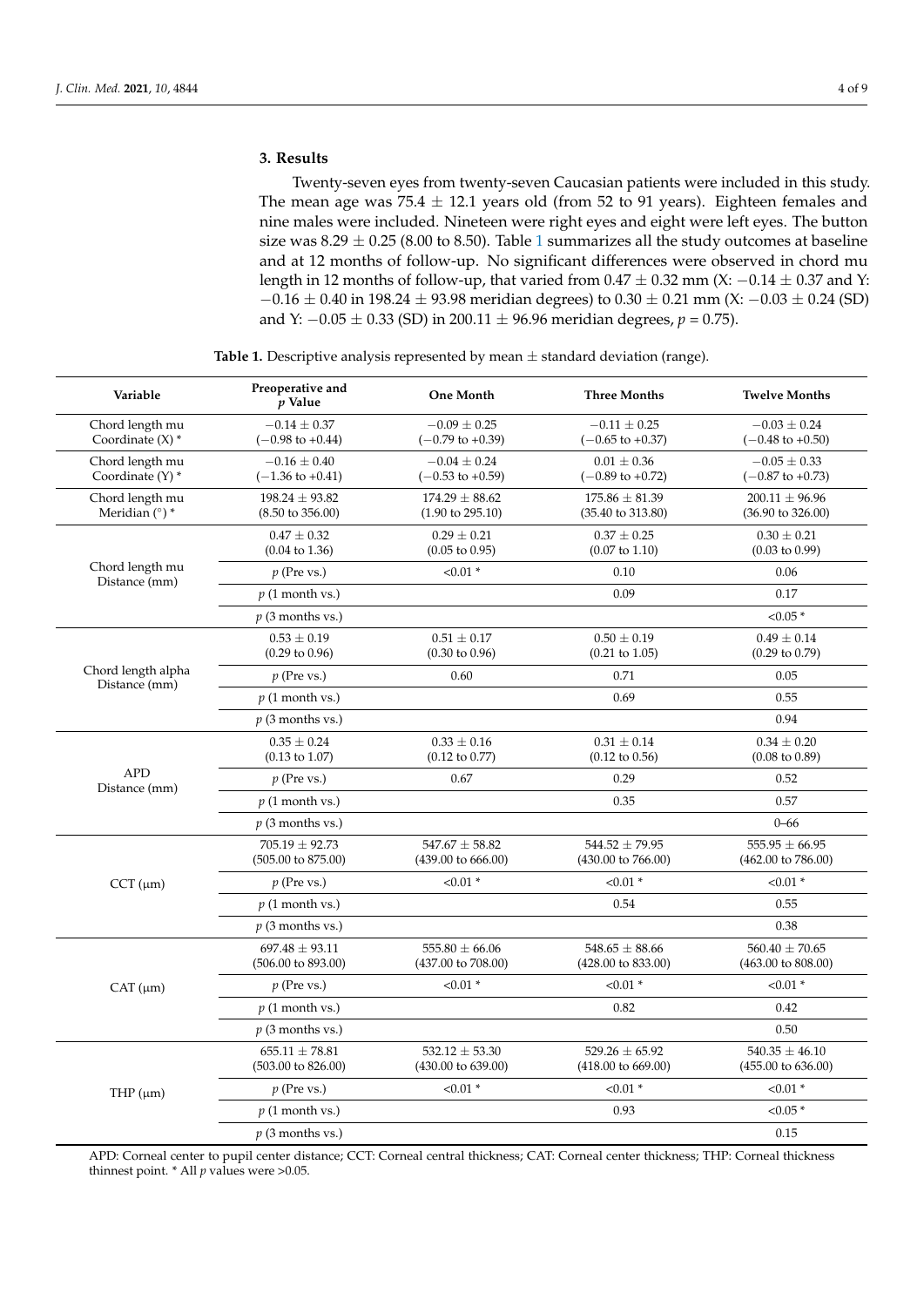${\sf A}$  second analysis was carried out, separating the right and left eyes [\[19\]](#page-7-16), and similarly, no statistically significant differences were obtained in the X and Y coordinates and in the  $\,$ meridian degrees in the chord mu length. Significant changes were found in chord mu prior to surgery compared to one month postoperative ( $p < 0.01$ ), and between three months and one year ( $p < 0.05$ ) of follow-up. There were no significant differences between preoperative and twelve months postoperative in chord mu meridian orientation. Chord alpha did not vary during the follow-up. APD did not suffer any changes from  $0.35 \pm 0.24$  mm to  $0.34 \pm 0.20$  mm ( $p = 0.52$ ) between preoperative and twelve months postoperative after DMEK. Longitudinal evolution changes of chord mu, chord alpha, and APD were reported using box and plot graphs [in](#page-4-0) Figure 2.

<span id="page-4-0"></span>

Figure 2. Longitudinal changes of chord length mu ( $\mu$ ), chord length alpha ( $\alpha$ ) and center to pupil distance (APD) along preoperative and postoperative follow-up represented by box and plot graphs, expressed in millimeters (mm). preoperative and postoperative follow-up represented by box and plot graphs, expressed in millimeters (mm).

# **4. Discussion 4. Discussion**

The study of chord mu and chord alpha has proven to be important in surgeries un-The study of chord mu and chord alpha has proven to be important in surgeries undergoing MIOL implantation [\[20](#page-7-17)[,21\]](#page-7-18), as it could predict postoperative complications<br>undergoing MIOL implantation [20,21], as it could predict postoperative complications such as halos, glare, or dysphotopsias [\[10\]](#page-7-7). Currently, DMEK has proved to attain excellent results regarding visual acuity and refractive state [\[22,](#page-7-19)[23\]](#page-7-20). Moreover, Chaurasia et al. [\[24\]](#page-7-21)<br>COL 2014 reported visual outcomes and surgical complications of DMEK versus simultaneous IOL<br>concluded that a patient with a concluded that a property with the angle of the late of the late of the late o implantation and DMEK combined in 429 patients with FECD. They concluded that a simultaneous combined procedure was not linked with any high-risk complication versus<br>Defects DMEK alone. In addition, they suggested that combined surgery is an effective strategy in rapid visual rehabilitation and may offer the advantage of a one-stage procedure, as well as a reduced cost. Patients undergoing DMEK may be potential candidates for MIOLs<br>. favored by the speed of recovery and postoperative stability.<br>  $\sum_{n=1}^{\infty}$ 

Pereira et al. [\[9\]](#page-7-6) reported a case series of DMEK as a secondary procedure after corneal decompensation a few years after MIOL implantation. This group described  $\frac{1}{2}$ good outcomes after DMEK surgery in all patients. Similarly, Price et al. [\[25\]](#page-7-22) recently described the outcomes of 14 cases with extended depth of focus IOLs and two bifocal<br>IOL IOLs implantation in 16 eyes of eight FECD patients who reached satisfactory refractive and visual outcomes after cataract surgeries previously operated by DMEK surgery.<br>
The contract of DMEN surgery.

Therefore, a study of chord mu and chord alpha in the postoperative period of DMEK surgery seems to be necessary to assess the potential implantation of MIOLs in these patients. Moreover, little is known regarding chord mu and chord alpha in FECD. The data presented in this current study indicated that chord mu reduced significantly during the<br>contract in this current study indicated that chord mu reduced significantly during the first month after surgery and remained stable after 12 months of follow-up. However, it did not attain statistically significant differences at three and twelve months of follow-up versus<br>
This factory of the conpreoperative values. This fact may be due to the relatively small sample size. Conversely,<br> chord alpha and APD did not achieve significant differences in the postoperative follow-<br>chord alpha and APD did not achieve significant differences in the postoperative followup. As expected, corneal thickness parameters (CCT, CAT, and THP) were significantly reduced from preoperative values compared to all postoperative appointments. Accord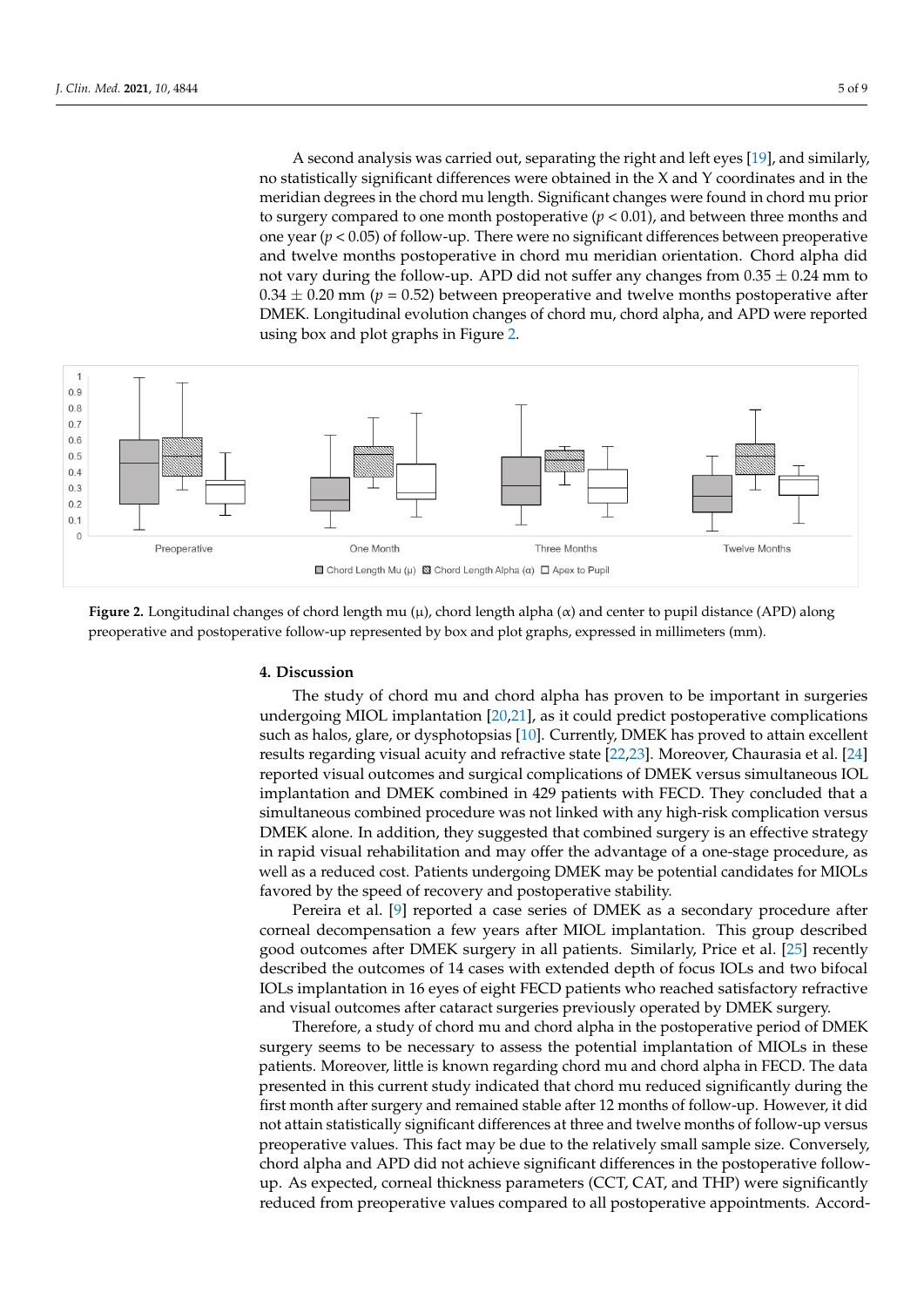ing to our outcomes, previous corneal edema could suggest a visual axes misalignment. Therefore, after corneal clearance, the visual axis may be realigned. Consequently, chord mu significantly reduced after the first month and remained stable for at least 12 months of follow-up. Hashemi et al. [\[26\]](#page-8-0) using the Orbscan II device in a population study of 800 eyes with a large age distribution (40.6  $\pm$  16.8, range 14–81 years), found a mean value of angle kappa of  $5.13 \pm 1.50^{\circ}$  (myopes),  $5.72 \pm 1.10^{\circ}$  (emmetropes), and  $5.52 \pm 1.19^{\circ}$ (hyperopes). However, according to Holladay [\[13\]](#page-7-9) the mean chord mu measurements on the Scheimpflug device are  $0.20 \pm 0.11$  mm, hence the upper limit of the normal range at a 95% CI for actual chord mu would be 0.42 mm. Here, we found a preoperative mean chord mu of 0.47  $\pm$  0.32, which is larger than that reported by Holladay [\[13\]](#page-7-9). We hypothesize that, due to the preoperative corneal edema that exists in FECD patients, this chord mu could be higher than the normal population due to a possible misalignment of the visual axis. However, in the postoperative period, when the corneal thickness is decreased and the corneal clearance is achieved, we observed how chord mu decreased and reached values quite similar to those reported in the normal population.

Mahr et al. [\[27\]](#page-8-1) established alpha angle normative values in 3382 eyes. They concluded that alpha angle magnitude was within  $0.44 \pm 0.15$  mm. We found a mean preoperative chord alpha value of 0.53 mm in our FECD patients, which is quite similar to those reported by Mahr [\[27\]](#page-8-1). However, and unlike them, we used the chord alpha instead of the alpha angle. Likewise, recently Wang et al. [\[17\]](#page-7-14) demonstrated that there were no significant changes between preoperative and postoperative angle alpha after cataract surgery, unlike in the kappa angle which significantly decreased. This is similar to our results where we found that chord alpha remained unchanged and chord mu decreased after DMEK. Again, as we used Pentacam<sup>®</sup> as a topograph and we used the term chord mu. Regarding APD, our findings showed no significant differences in APD between previous and postoperative follow-up. This could be explained as APD measures the corneal structural distance between center and pupil.

In order to avoid any pupillary changes, all DMEK had preoperative iridotomy prior to basal measurements and we used air tamponade instead of gas in order to avoid increased IOP damaging the pupillary sphincter, assuring no morphological changes over the pupil [\[28,](#page-8-2)[29\]](#page-8-3). Here, we found no statistically significant differences in the X and Y coordinates and in the meridian degrees in chord mu length, suggesting that the pupil remained in the same place, at least in our sample and with our surgical technique.

Longitudinal changes in chord mu, chord alpha, or APD could be future lines of research after other surgeries. Descemet stripping-automated endothelial keratoplasty (DSAEK), intracorneal ring segments (ICRS) or laser assisted in situ keratomileusis (LASIK) [\[30\]](#page-8-4) could be possible candidates for MIOLs. Alpha and kappa angles or chords are of importance, besides in the preoperative study of the MIOL [\[10](#page-7-7)[,31\]](#page-8-5). Traditionally, it has been emphasized that a larger kappa angle could negatively affect the subsequent satisfaction of patients with MIOL or refractive surgery [\[12](#page-7-8)[,20](#page-7-17)[,21](#page-7-18)[,32\]](#page-8-6), although this fact is currently under debate [\[33\]](#page-8-7). Actually, the kappa angle or chord mu could change after surgery [\[16,](#page-7-13)[17,](#page-7-14)[34\]](#page-8-8). Recently, the role of the alpha angle or chord alpha seems to take more importance. Unlike, chord mu, chord alpha could stay relatively stable after the procedure [\[17,](#page-7-14)[35,](#page-8-9)[36\]](#page-8-10). Therefore, according to us, more evidence is still necessary. Since there are already studies which report the use of MIOLs [\[9,](#page-7-6)[25\]](#page-7-22) in DMEK, we consider that gaining more knowledge regarding the behavior of both chords, mu, and chord alpha after corneal endothelial transplantation could be useful for the scientific community. However, the role of both in the possible influence in a combined surgery of DMEK and MIOL or refractive surgery must be studied in the future, since our purpose here was only to report how both could vary after DMEK. Likewise, factors such as previous higher-order aberrations after endothelial keratoplasty may be important for successful outcomes following MIOL add-on implantation. Similarly, studying longitudinal morphological changes in chord mu and chord alpha using different tamponades besides air, such as sulfur hexafluoride or perfluropropane, could be interesting.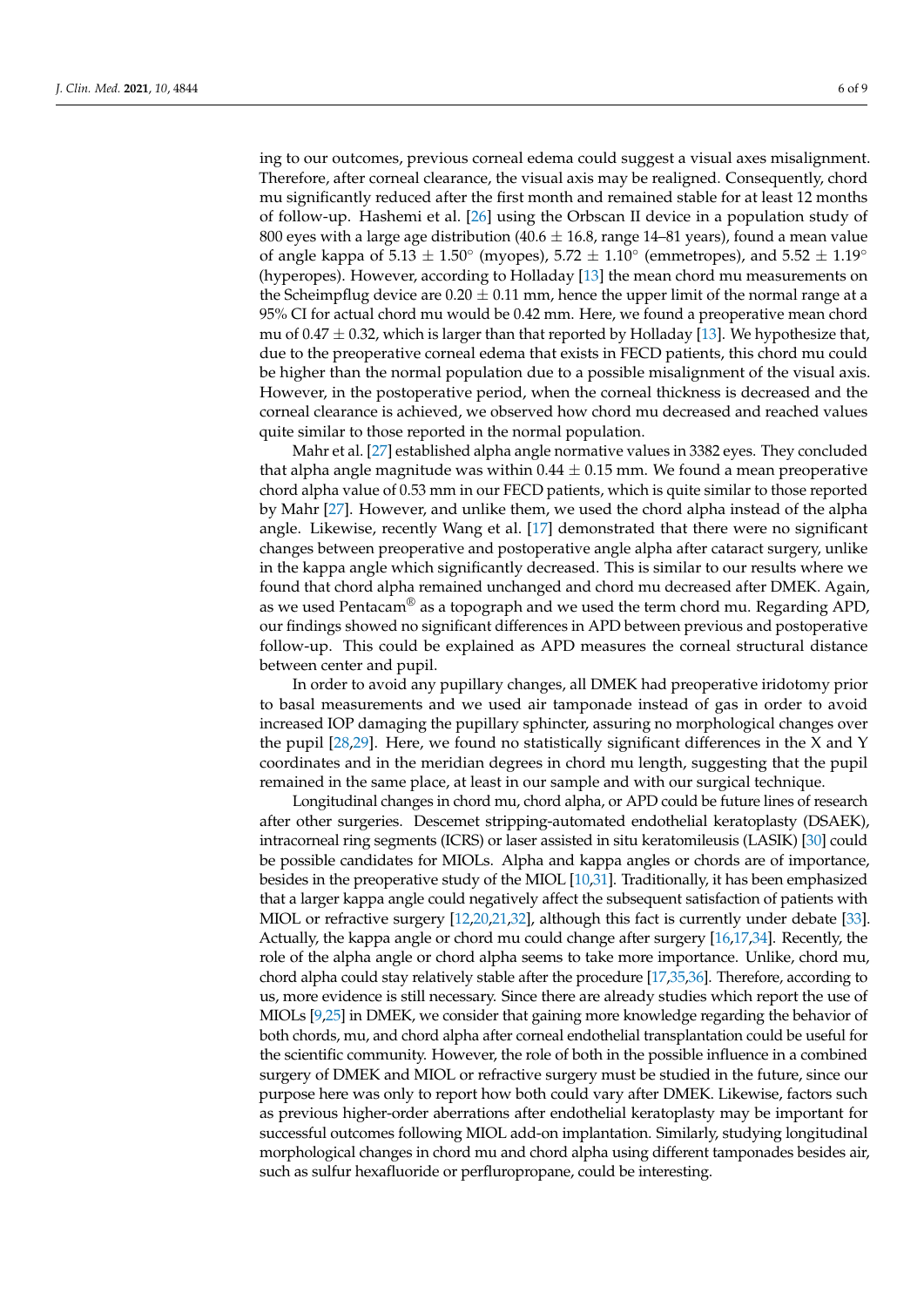The retrospective design and a small sample size are the main limitations of our study. Another limitation was the lack of data regarding refractive patients' status of some patients. This fact may influence in the amount of both chords. However, although the largest pupil offset could be found in the hyperopic normal patients, recently it was shown that there was also a wide range of pupil offset in myopic and emmetropic eyes [\[16\]](#page-7-13). Nevertheless, on the one hand, due to lack of data of some of them—since they were derived from other centers—and in the other hand, because refraction may not be reliable due to preoperative corneal edema status in some of them, we decided not to include the refraction status here. Furthermore, our main objective was to analyze how both cords could vary between preoperative and postoperative after DMEK surgery, and not how they correlated with the previous refractive error. This could be an object of study for future work. Regarding our strengths, all surgeries were performed by one senior surgeon using the same tamponade in all surgeries, and all the measurements were carried out by one single operator with the same conditions. To the best of our knowledge, this is the first report that describes chord mu and chord alpha in FECD patients and describes their changes throughout the first year following DMEK surgery.

#### **5. Conclusions**

In conclusion, chord mu decreased in the first month after DMEK and remained stable with minimal variation, especially between the third and twelfth month. Furthermore, chord alpha remained unchanged after surgery and during the entire follow-up. Here, we describe the behavior of these variables after DMEK surgery. These findings may be necessary to consider in patients planning for MIOL implantation after combination with DMEK surgery.

**Author Contributions:** Conceptualization, C.R.-d.-L., J.-M.S.-G., D.B., V.L.-B., R.R.-A., J.T.-S., V.R. and J.P.-N.; methodology, C.R.-d.-L., J.-M.S.-G., D.B., V.L.-B., R.R.-A., J.T.-S., V.R. and J.P.-N.; validation, C.R.-d.-L., J.-M.S.-G., D.B., V.L.-B., R.R.-A., J.T.-S., V.R. and J.P.-N.; formal analysis, C.R.-d.-L., J.-M.S.-G., D.B., V.L.-B., R.R.-A., J.T.-S., V.R. and J.P.-N.; investigation, C.R.-d.-L., J.-M.S.-G., D.B., V.L.-B., R.R.-A., J.T.-S., V.R. and J.P.-N.; resources, C.R.-d.-L., J.-M.S.-G., D.B., V.L.-B., R.R.-A., J.T.-S., V.R. and J.P.-N.; data curation, C.R.-d.-L., J.-M.S.-G., D.B., V.L.-B., R.R.-A., J.T.-S., V.R. and J.P.-N.; writing—original draft preparation, C.R.-d.-L., J.-M.S.-G., D.B., V.L.-B., R.R.-A., J.T.-S., V.R. and J.P.-N.; writing—review and editing, C.R.-d.-L., J.-M.S.-G., D.B., V.L.-B., R.R.-A., J.T.-S., V.R. and J.P.-N.; supervision, C.R.-d.-L., J.-M.S.-G., D.B., V.L.-B., R.R.-A., J.T.-S., V.R. and J.P.-N.; project administration, C.R.-d.-L., J.-M.S.-G., D.B., V.L.-B., R.R.-A., J.T.-S., V.R. and J.P.-N.; funding acquisition, C.R.-d.-L., J.-M.S.-G., D.B., V.L.-B., R.R.-A., J.T.-S., V.R. and J.P.-N. All authors have read and agreed to the published version of the manuscript.

**Funding:** This work was funded by the Ministry of Science and Innovation of Spain, 'Instituto de Salud Carlos III', 'Fondo de Investigación Sanitaria' (grant numbers PI17/00316), and funds FEDER "Una manera de hacer Europa".

**Institutional Review Board Statement:** The study was conducted according to the guidelines of the Declaration of Helsinki, and approved by the Ethics Committee of the Hospital Clinic of Barcelona, Spain (protocol code HCB/2019/0461).

**Informed Consent Statement:** Informed consent was obtained and signed by all subjects involved in the study.

**Data Availability Statement:** Data available on request due to restrictions.

**Conflicts of Interest:** The authors declare no conflict of interest.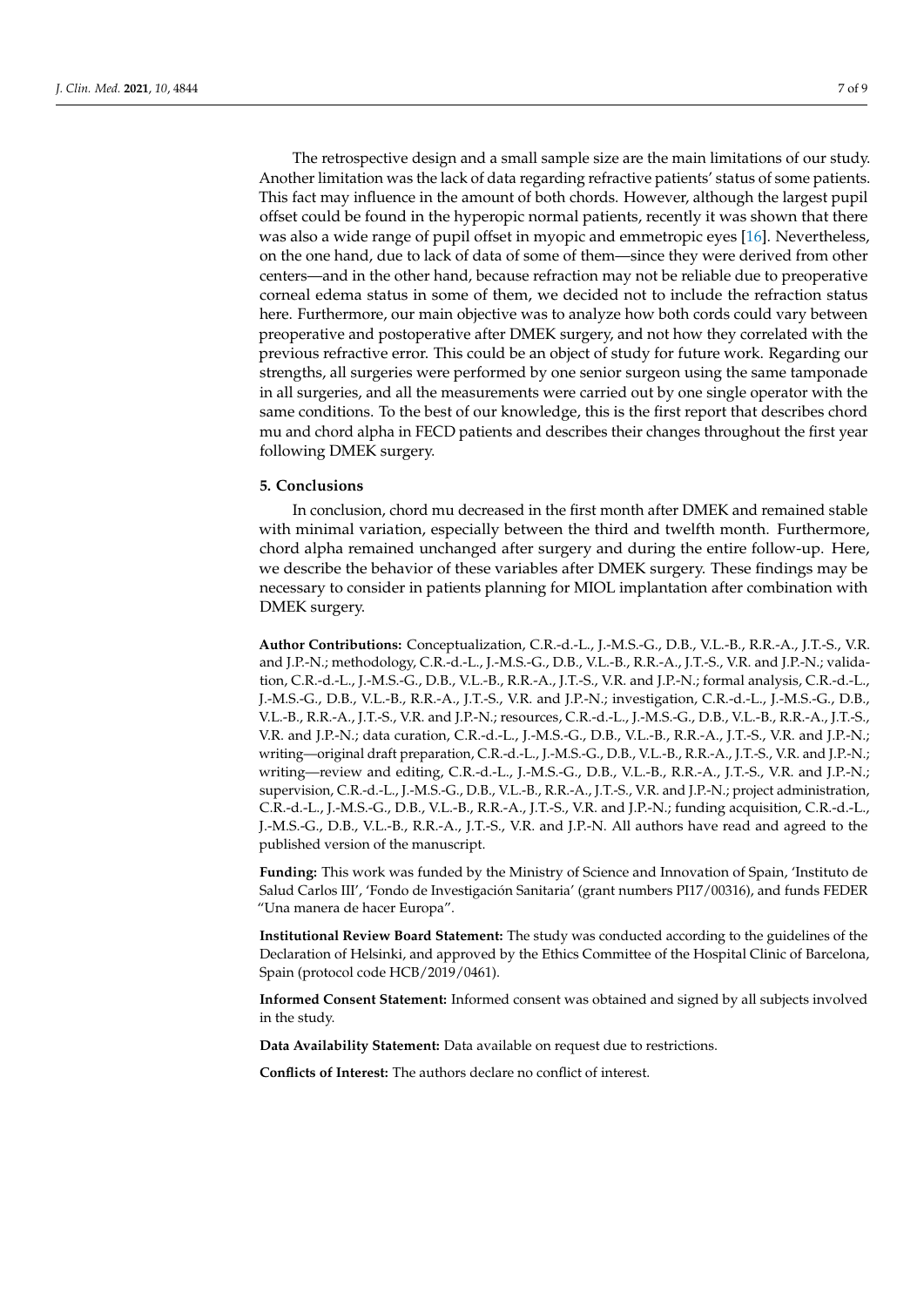### **References**

- <span id="page-7-0"></span>1. Flockerzi, E.; Maier, P.; Böhringer, D.; Reinshagen, H.; Kruse, F.; Cursiefen, C.; Reinhard, T.; Geerling, G.; Torun, N.; Seitz, B. Trends in Corneal Transplantation from 2001 to 2016 in Germany: A Report of the DOG–Section Cornea and its Keratoplasty Registry. *Am. J. Ophthalmol.* **2018**, *188*, 91–98. [\[CrossRef\]](http://doi.org/10.1016/j.ajo.2018.01.018) [\[PubMed\]](http://www.ncbi.nlm.nih.gov/pubmed/29410297)
- 2. Borroni, D.; Gadhvi, K.; Wojcik, G.; Pennisi, F.; Vallabh, N.A.; Galeone, A.; Ruzza, A.; Arbabi, E.; Menassa, N.; Kaye, S.; et al. The Influence of Speed during Stripping in Descemet Membrane Endothelial Keratoplasty Tissue Preparation. *Cornea* **2020**, *39*, 1086–1090. [\[CrossRef\]](http://doi.org/10.1097/ICO.0000000000002338) [\[PubMed\]](http://www.ncbi.nlm.nih.gov/pubmed/32301812)
- <span id="page-7-1"></span>3. Parekh, M.; Borroni, D.; Ruzza, A.; Levis, H.J.; Ferrari, S.; Ponzin, D.; Romano, V. A comparative study on different Descemet membrane endothelial keratoplasty graft preparation techniques. *Acta Ophthalmol.* **2018**, *96*, e718–e726. [\[CrossRef\]](http://doi.org/10.1111/aos.13746) [\[PubMed\]](http://www.ncbi.nlm.nih.gov/pubmed/29520992)
- <span id="page-7-2"></span>4. Singh, A.; Zarei-Ghanavati, M.; Avadhanam, V.; Liu, C. Systematic Review and Meta-Analysis of Clinical Outcomes of Descemet Membrane Endothelial Keratoplasty Versus Descemet Stripping Endothelial Keratoplasty/Descemet Stripping Automated Endothelial Keratoplasty. *Cornea* **2017**, *36*, 1437–1443. [\[CrossRef\]](http://doi.org/10.1097/ICO.0000000000001320) [\[PubMed\]](http://www.ncbi.nlm.nih.gov/pubmed/28834814)
- 5. Parekh, M.; Leon, P.; Ruzza, A.; Borroni, D.; Ferrari, S.; Ponzin, D.; Romano, V. Graft detachment and rebubbling rate in Descemet membrane endothelial keratoplasty. *Surv. Ophthalmol.* **2018**, *63*, 245–250. [\[CrossRef\]](http://doi.org/10.1016/j.survophthal.2017.07.003) [\[PubMed\]](http://www.ncbi.nlm.nih.gov/pubmed/28739402)
- <span id="page-7-3"></span>6. Stuart, A.J.; Romano, V.; Virgili, G.; Shortt, A.J. Descemet's membrane endothelial keratoplasty (DMEK) versus Descemet's stripping automated endothelial keratoplasty (DSAEK) for corneal endothelial failure. *Cochrane Database Syst. Rev.* **2018**, *6*, CD012097. [\[CrossRef\]](http://doi.org/10.1002/14651858.CD012097.pub2) [\[PubMed\]](http://www.ncbi.nlm.nih.gov/pubmed/29940078)
- <span id="page-7-4"></span>7. Birbal, R.S.; Ni Dhubhghaill, S.; Bourgonje, V.J.A.; Hanko, J.; Ham, L.; Jager, M.J.; Böhringer, S.; Oellerich, S.; Melles, G.R.J. Five-Year Graft Survival and Clinical Outcomes of 500 Consecutive Cases After Descemet Membrane Endothelial Keratoplasty. *Cornea* **2020**, *39*, 290–297. [\[CrossRef\]](http://doi.org/10.1097/ICO.0000000000002120) [\[PubMed\]](http://www.ncbi.nlm.nih.gov/pubmed/31478948)
- <span id="page-7-5"></span>8. Nanavaty, M.A.; Ashena, Z. Refractive lens exchange with a trifocal intraocular lens in Fuchs endothelial dystrophy. *J. Cataract Refract. Surg.* **2020**, *46*, 478–481. [\[CrossRef\]](http://doi.org/10.1097/j.jcrs.0000000000000104) [\[PubMed\]](http://www.ncbi.nlm.nih.gov/pubmed/32050211)
- <span id="page-7-6"></span>9. Pereira, N.C.; Diniz, E.R.; Ghanem, R.C.; Filho, R.C.; Prazeres, T.M.; Nose, W.; Forseto, A. dos S. Descemet membrane endothelial keratoplasty in multifocal pseudophakic eyes. *Arq. Bras. Oftalmol.* **2018**, *81*, 183–187. [\[CrossRef\]](http://doi.org/10.5935/0004-2749.20180039) [\[PubMed\]](http://www.ncbi.nlm.nih.gov/pubmed/29924204)
- <span id="page-7-7"></span>10. Fu, Y.; Kou, J.; Chen, D.; Wang, D.; Zhao, Y.; Hu, M.; Lin, X.; Dai, Q.; Li, J.; Zhao, Y.E. Influence of angle kappa and angle alpha on visual quality after implantation of multifocal intraocular lenses. *J. Cataract Refract. Surg.* **2019**, *45*, 1258–1264. [\[CrossRef\]](http://doi.org/10.1016/j.jcrs.2019.04.003) [\[PubMed\]](http://www.ncbi.nlm.nih.gov/pubmed/31326223)
- <span id="page-7-12"></span>11. Piracha, A.R. Using Angle Alpha in Premium Iol Screening. *Cataract Refract. Surg. Today* **2016**, *3*, 24–25.
- <span id="page-7-8"></span>12. Berdahl, J.P.; Waring, G.O. Match right lens to patient needs: 10 objective measurements can improve multifocal IOL implantation outcomes [monograph on the internet]. *Ophthalmol. Times* **2012**, *1*, 28–29.
- <span id="page-7-9"></span>13. Holladay, J.T. Apparent chord mu and actual chord mu and their clinical value. *J. Cataract Refract. Surg.* **2019**, *45*, 1198–1199. [\[CrossRef\]](http://doi.org/10.1016/j.jcrs.2019.03.029) [\[PubMed\]](http://www.ncbi.nlm.nih.gov/pubmed/31371009)
- <span id="page-7-10"></span>14. Karhanová, M.; Marešová, K.; Pluháček, F.; Mlčák, P.; Vláčil, O.; Šín, M. Význam úhlu kappa pro centraci multifokálních nitrooˇcních ˇcoˇcek. *Ces. Slov. Oftalmol.* **2013**, *69*, 64–68.
- <span id="page-7-11"></span>15. Qi, Y.; Lin, J.; Leng, L.; Zhao, G.; Wang, Q.; Li, C.; Hu, L. Role of angle κ in visual quality in patients with a trifocal diffractive intraocular lens. *J. Cataract Refract. Surg.* **2018**, *44*, 949–954. [\[CrossRef\]](http://doi.org/10.1016/j.jcrs.2018.05.026) [\[PubMed\]](http://www.ncbi.nlm.nih.gov/pubmed/30033112)
- <span id="page-7-13"></span>16. Fernández, J.; Rodríguez-Vallejo, M.; Martínez, J.; Tauste, A.; Piñero, D.P. Biometric Factors Associated with the Visual Performance of a High Addition Multifocal Intraocular Lens. *Curr. Eye Res.* **2018**, *43*, 998–1005. [\[CrossRef\]](http://doi.org/10.1080/02713683.2018.1478981) [\[PubMed\]](http://www.ncbi.nlm.nih.gov/pubmed/29776319)
- <span id="page-7-14"></span>17. Wang, R.; Long, T.; Gu, X.; Ma, T. Changes in angle kappa and angle alpha before and after cataract surgery. *J. Cataract Refract. Surg.* **2020**, *46*, 365–371. [\[CrossRef\]](http://doi.org/10.1097/j.jcrs.0000000000000063) [\[PubMed\]](http://www.ncbi.nlm.nih.gov/pubmed/32050219)
- <span id="page-7-15"></span>18. Dapena, I.; Moutsouris, K.; Droutsas, K.; Ham, L.; Van Dijk, K.; Melles, G.R.J. Standardized "no-touch" technique for descemet membrane endothelial keratoplasty. *Arch. Ophthalmol.* **2011**, *129*, 88–94. [\[CrossRef\]](http://doi.org/10.1001/archophthalmol.2010.334) [\[PubMed\]](http://www.ncbi.nlm.nih.gov/pubmed/21220634)
- <span id="page-7-16"></span>19. Rodríguez-Vallejo, M.; Piñero, D.P.; Fernández, J. Avoiding misinterpretations of Kappa angle for clinical research studies with Pentacam. *J. Optom.* **2019**, *12*, 71–73. [\[CrossRef\]](http://doi.org/10.1016/j.optom.2018.03.003) [\[PubMed\]](http://www.ncbi.nlm.nih.gov/pubmed/29627299)
- <span id="page-7-17"></span>20. Karhanová, M.; Pluháček, F.; Mlčák, P.; Vláčil, O.; Šín, M.; Marešová, K. The importance of angle kappa evaluation for implantation of diffractive multifocal intra-ocular lenses using pseudophakic eye model. *Acta Ophthalmol.* **2015**, *93*, e123–e128. [\[CrossRef\]](http://doi.org/10.1111/aos.12521) [\[PubMed\]](http://www.ncbi.nlm.nih.gov/pubmed/25160117)
- <span id="page-7-18"></span>21. Prakash, G.; Prakash, D.R.; Agarwal, A.; Kumar, D.A.; Jacob, S. Predictive factor and kappa angle analysis for visual satisfactions in patients with multifocal IOL implantation. *Eye* **2011**, *25*, 1187–1193. [\[CrossRef\]](http://doi.org/10.1038/eye.2011.150)
- <span id="page-7-19"></span>22. Vasiliauskaite, I.; Oellerich, S.; Ham, L.; Dapena, I.; Baydoun, L.; van Dijk, K.; Melles, G.R.J. Descemet Membrane Endothelial ˙ Keratoplasty: Ten-Year Graft Survival and Clinical Outcomes. *Am. J. Ophthalmol.* **2020**, *217*, 114–120. [\[CrossRef\]](http://doi.org/10.1016/j.ajo.2020.04.005) [\[PubMed\]](http://www.ncbi.nlm.nih.gov/pubmed/32283096)
- <span id="page-7-20"></span>23. Parekh, M.; Baruzzo, M.; Favaro, E.; Borroni, D.; Ferrari, S.; Ponzin, D.; Ruzza, A. Standardizing descemet membrane endothelial keratoplasty graft preparation method in the eye bank-experience of 527 descemet membrane endothelial keratoplasty tissues. *Cornea* **2017**, *36*, 1458–1466. [\[CrossRef\]](http://doi.org/10.1097/ICO.0000000000001349) [\[PubMed\]](http://www.ncbi.nlm.nih.gov/pubmed/28968293)
- <span id="page-7-21"></span>24. Chaurasia, S.; Price, F.W.; Gunderson, L.; Price, M.O. Descemet's membrane endothelial keratoplasty: Clinical results of single versus triple procedures (combined with cataract surgery). *Ophthalmology* **2014**, *121*, 454–458. [\[CrossRef\]](http://doi.org/10.1016/j.ophtha.2013.09.032)
- <span id="page-7-22"></span>25. Price, M.O.; Pinkus, D.; Price, F.W. Implantation of Presbyopia-Correcting Intraocular Lenses Staged After Descemet Membrane Endothelial Keratoplasty in Patients with Fuchs Dystrophy. *Cornea* **2020**, *39*, 732–735. [\[CrossRef\]](http://doi.org/10.1097/ICO.0000000000002227) [\[PubMed\]](http://www.ncbi.nlm.nih.gov/pubmed/31842037)